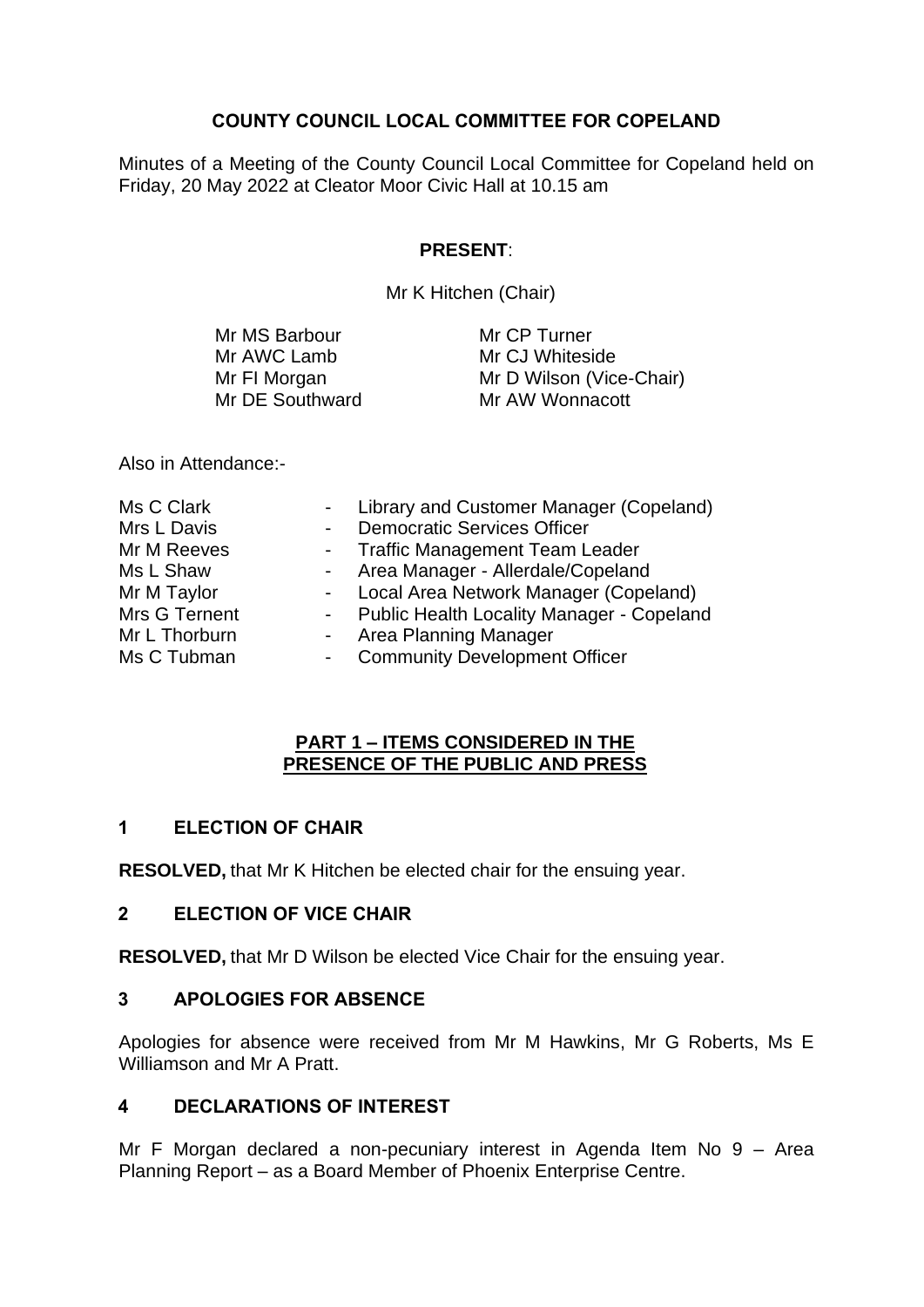Mr A Lamb declared a personal interest in Agenda Item No 10 – Copeland Champions Update - as an employee of North Cumbria Integrated Care NHS Foundation Trust.

The Chair welcomed three members of the newly formed Shadow Authority who were attending to observe the meeting.

#### **5 EXCLUSION OF PRESS AND PUBLIC**

**RESOLVED,** that the press and public be not excluded from the meeting during consideration of any item on the agenda.

#### **6 PUBLIC PARTICIPATION**

The Chair welcomed Ms Wildwood to the meeting.

Ms Wildwood read the following statement:-

In my submissions to the Traffic Management Team I made it clear that the existing 40mph speed limit is routinely flouted. There is never any enforcement of compliance by The Police who never implement speed-trapping on this stretch. They do speed trap down Arlecdon Hill and at Rowrah where, according to local councillor Steve Morgan, compliance is amongst the worst in Cumbria. I would suggest that some detailed monitoring of traffic speeds is enacted to reinforce the veracity of my contention. Resultant from that I would hope to see the present 40 limit being reduced to 30mph and rigorously enforced by routine speed-trapping. This would result in 2 benefits:

1. The safety of residents (several of whom are vulnerable due to extreme youth - a 5 year old resident - or due to old age - myself and 2 other residents when crossing the road.

2. Drivers of through traffic would be perfectly able to pass the parked cars, simultaneously in both directions. The road is 3 car widths wide (row of parked cars plus 2 through carriageways). Such passing is perfectly possible to execute where vehicles are travelling at a reasonable speed.

Would the Panel please mandate further attention by the Traffic Management Team with a view to installing a 30mph speed limit so as to insist on the residential nature of this stretch of road and to enhance the safety of residents?".

Members were invited to ask questions of Ms Wildwood.

The Chair thanked Ms Wildwood for her attendance and gave the following response:-

Thank you for your statement and for expressing your concerns to the Local Committee. Road safety is a matter that both highway officers and elected Members of this Committee treat with the highest importance.

This issue was previously discussed at the Casualty Reduction and Safer Highways (CRASH) group in 2019. The CRASH group is attended by representatives of both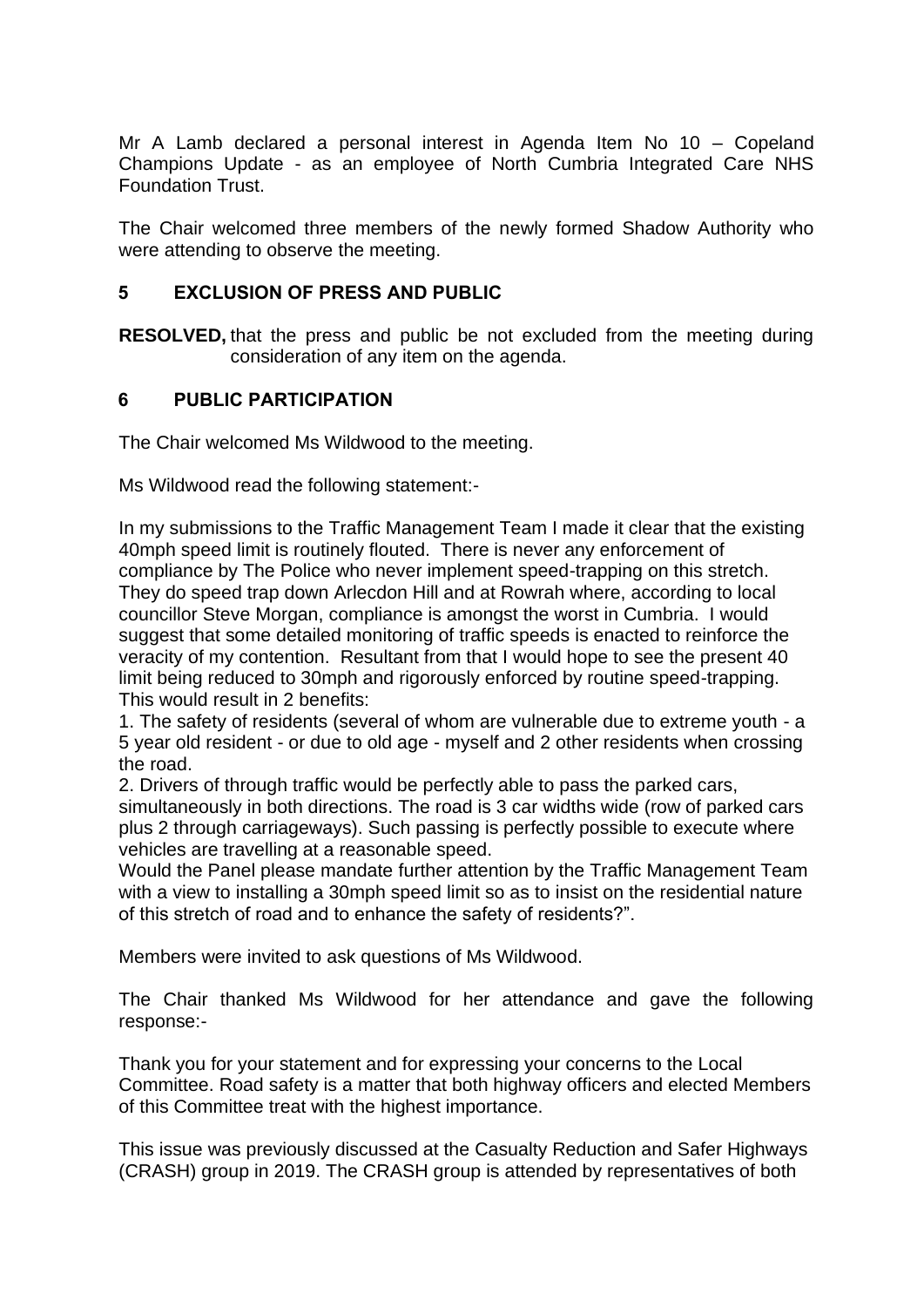Cumbria Police and Cumbria County Council, along with other partner agencies, and is a form where matters of road safety are discussed and actioned. In 2019, CRASH arranged for traffic surveys to be undertaken alongside the properties on Waterloo Terrace, the results of which showed generally good compliance with the posted speed limit of 40mph. However, in light of your comments, Members of the Local Committee will ask officers to again raise this item for discussion at the CRASH group for further consideration.

Additionally, a review of the speed restrictions within Copeland is due to take place later in the 2022/2023 financial year. The Local Committee will ask officers to review the existing speed limits in the area and assess whether a reduction is appropriate.

Thank you again for bringing this matter to our attention.

# **7 MINUTES OF PREVIOUS MEETING**

**RESOLVED,** that the minutes of the meeting held on 22 March 2022 be agreed as an accurate record of the meeting.

# **8 COPELAND HIGHWAYS WORKING GROUP**

Members received a report detailing the discussions and recommendations from the meeting of the Copeland Highways Working Group held on 20 April. The minutes from the meeting were appended to the report.

The Local Area Network Manager outlined three of the recommendations made by the Highways Working Group to the Local Committee for consideration.

The Local Member for Egremont North and St Bees raised concerns about National Highways' capacity as well as investment. The Local Area Network Manager agreed to circulate details of the next meeting of the A595 Liaison Group when confirmed. The Traffic Management Team Leader outlined the revised Traffic Regulation Order (TRO) proposal for The Forge, Cleator and confirmed that discussions would take place with Ennerdale School with regards to proposal 17, the proposed introduction of 'No Stopping on School Entrance Markings'.

The timescale for implementation of the TRO proposals was discussed.

## **RESOLVED,** that

- 1. the minutes of the meeting of the meeting of the Copeland Highways Working Group held on 20 April 2022 be noted;
- 2. a letter be sent by the Chair on the Committee's behalf, regarding the lack of investment and capacity in the area by National Highways to the Local MP for Copeland and to the Chairman of the House of Commons Transport Select committee;
- 3. the proposed option, for the use of the allocated additional budget of £200,000 dedicated to the treatment of potholes be agreed;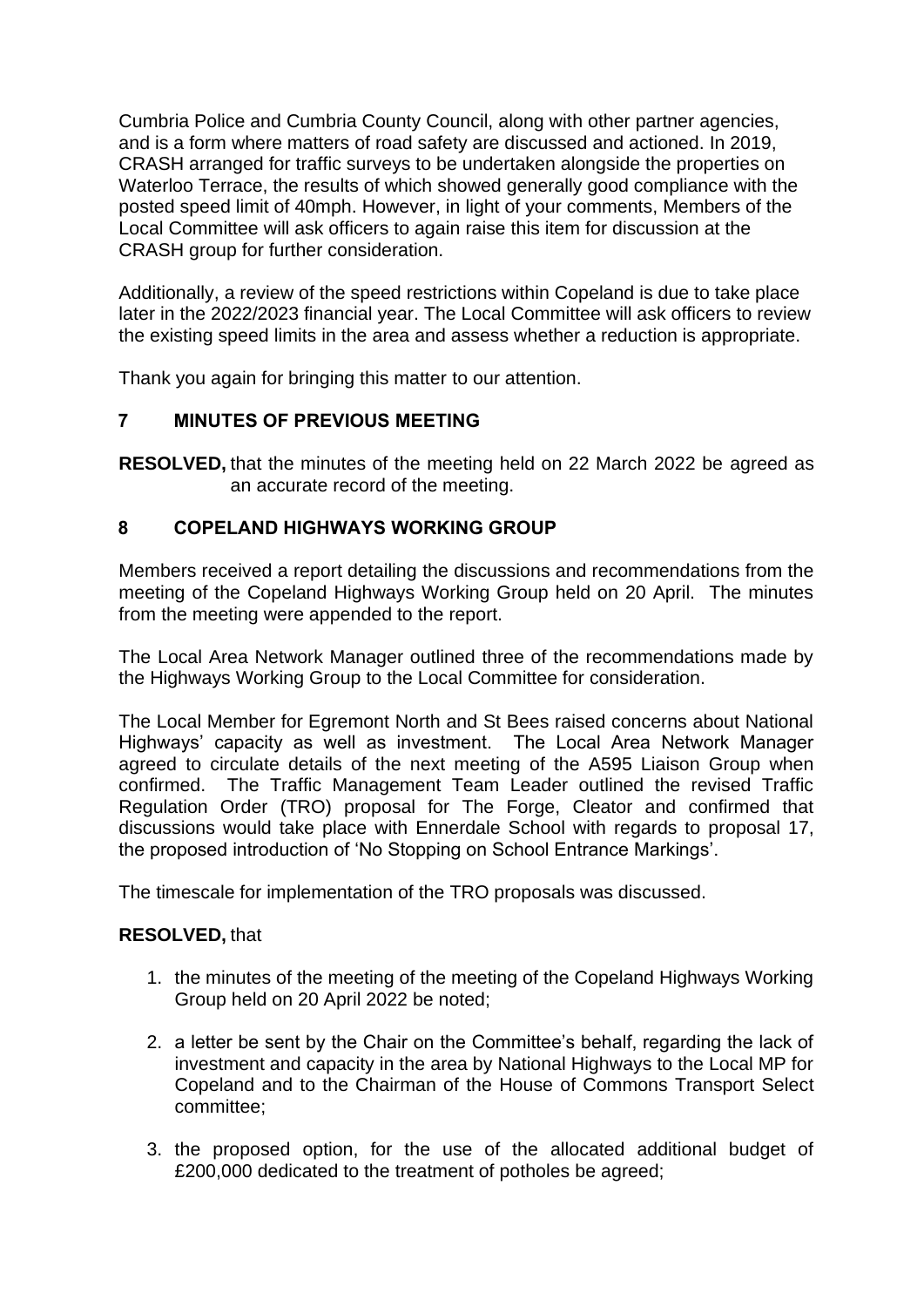4. Officers may proceed to statutory consultation and advertisement of a Traffic Regulation Order ("the Order") which would: Consolidate the provisions of: - (i)The County of Cumbria (Various Roads, Borough of Copeland) (Consolidation and Provision of Traffic Regulations) Order 2020; and (ii) The County of Cumbria (A5086/U4017 Arlecdon Parks Road, Arlecdon) (Traffic Regulation) Order 2003 as attached as Appendix 44 to the report of the Working Group; and (a) Introduce new restrictions as shown on the plans attached as Appendices 2, 3, 4A, 5, 6, 7, 9, 10, 11, 13, 16, 17, 19, 20, 22, 25, 27, 28, 29, 31, 33A, 34, 36A, 37, 38, 39, 40, & 42 ONLY to the report.

# **9 AREA PLANNING REPORT**

Mr F Morgan declared a non-pecuniary interest in this item as a County Council appointed Board Member of Phoenix Enterprise Centre.

Members received a report that provided an update on the activity undertaken by the Community Team since the last meeting of the Committee. The report also advised members on their current budget position.

A summary of the Local Committee Budget Summary for 2022/23 was attached to the report at Appendix 2 with new allocations approved at County Council on 10 February at Appendix 1.

The Area Manager outlined a number of grant allocations listed in the report and updated members on revised Local Committee priorities and area planning matters. Members were informed of Dementia Action week and the work that the team were carrying out with partners to hold a range of events and activities to raise awareness, provide information and support.

The Area Manager reported on the allocated Environment Fund for 2022/23 and the projects proposed by members and developed with relevant partners and organisations for part of the funding. It was reported that the Financial Summary Statement 2021-22 (at Appendix 2) showed an overspend of £82,624 for the full year against the budget of £400,000 (£200,000 Environment Fund / £200,000 COMF). The overspend was made up of £78,792 which related to the Environment Fund and £4,633 which related to COMF. It was noted that these costs were applied at the very end of the financial year and did not yet reflect the contributions from other parties to these works which will be made during the current financial year. The recommendation, subsequently agreed by members, was that the overspend be deducted from the Environment Fund for 2022/23 as a temporary measure until other contributions were received. The Area Manager agreed to discuss work on Middlebank Suspension Bridge with the Local Member for Egremont outside of the meeting. The Local Member for Millom expressed his appreciation of the work that had taken place in the Millom area.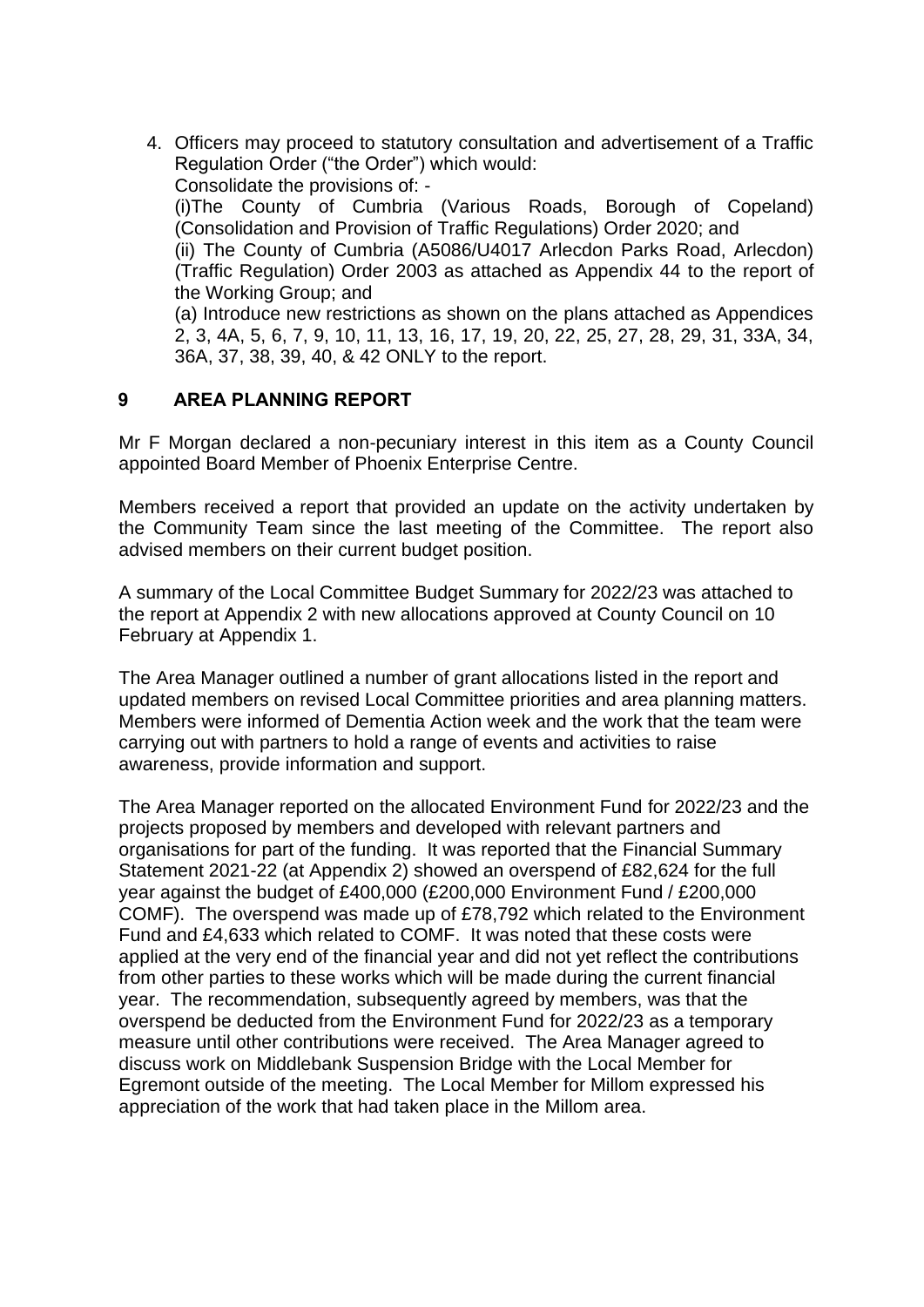The Library & Customer Manager (Copeland) updated members on library services. Members noted the reopening of services following the pandemic, expansion of services and partnership working that was taking place with the DWP using Whitehaven Library to host DWP Youth Hub appointments. The Chair highlighted the launch of the Youth Hub project scheduled to take place on 1 June and requested that discussion take place with DWP to introduce this service in Millom. Members were asked to contact the Area Manager with requests for attendance at the launch. To conclude the Library and Customer Manager advised on joint working that was taking place with Allerdale and Copeland's Public Health Teams.

The Area Manager gave a verbal update on the Copeland Town Deal programmes. It was noted that public exhibition events would be taking place for both Cleator Moor and Millom & Haverigg Town Deal projects. The purpose of the events was to share information, update on progress and outline key milestones with the community and other stakeholders. Both exhibitions will include all projects within each Town's Investment Plan. Members noted that the Cleator Moor exhibition would be held week commencing 23 May and Millom and Haverigg would be held week commencing 20 June.

The Public Health Locality Manager updated members on public health matters advising that Covid had not gone away, encouraging the take up of Covid boosters and highlighted the cost of living crisis impacting on health and wellbeing. A short discussion took place around NHS dentistry, the lack of NHS dentists and facilities.

#### **RESOLVED,** that

- 1. the contents of the report be noted;
- 2. the revised priorities for 2022/23 be agreed;
- 3. the Copeland Local Committee budget allocations in the 2022/23 County Council budget, as outlined in Appendix 1, be noted;
- 4. the Copeland Local Committee outturn budget for 2021/22, outlined in Appendix 2, be noted;
- 5. the Neighbourhood Development budget of £86,308 be allocated to the Community Development Team for 2022/23;
- 6. the Money Advice Contract with Citizens Advice Copeland with an allocation of £57,060 from the Money Advice budget line be agreed;
- 7. the School Crossing Patrol budget of £20,873 be allocated to fund the provision of school crossing patrols in Copeland as per the Service Level Agreement at Appendix 3;
- 8. the 0-19 allocation of £55,737 be delegated to the Children & Young People's Partnership for distribution through grant funding and commissioned services;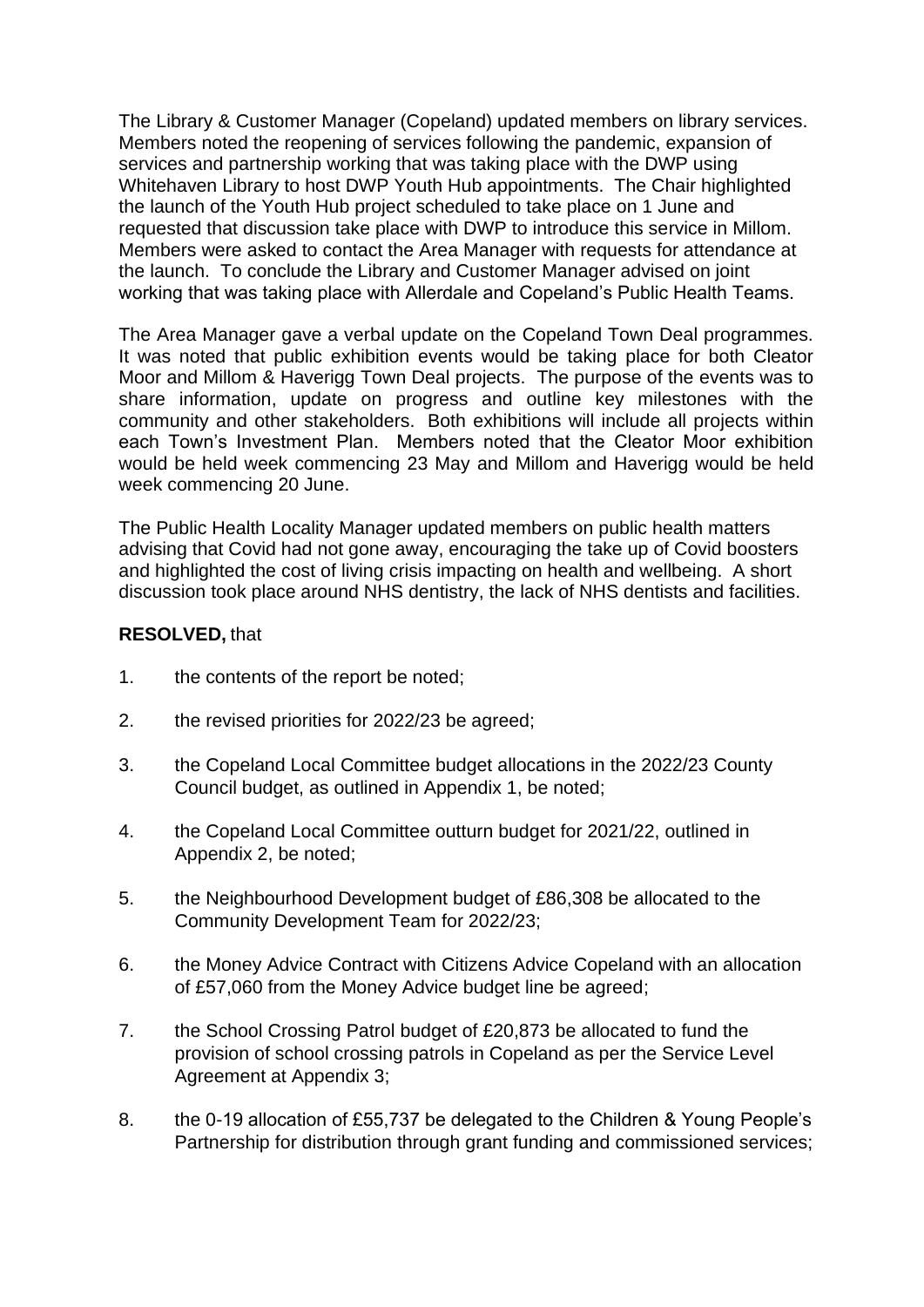- 9. the virement of £15,000 from the 0-19 Universal Services to the School Crossing Patrol budget to fulfil the full cost of the Service Level Agreement be agreed;
- 10. the 11-19 Universal Services allocation of £24,400 to be added to the 0-19 budget for distribution through the Children & Young People's Partnership be agreed;
- 11. £54,112 General Provision budget to be distributed through grant funding applications measured against agreed local priorities be agreed;
- 12. the priorities for the use of Local Committee grant funding as attached at Appendix 4, be agreed;
- 13. the community grant allocations agreed since 1<sup>st</sup> April 2022 be noted and the allocations listed below ratified:-
	- £35,263 to Citizens Advice Copeland from General Provision towards the costs of a three year financial inclusion service, which includes additional capacity to address an increase in demand;
	- £17,000 to Phoenix Enterprise Centre from General Provision towards the Digital Access, Advice, Food and Support project, specifically supporting costs of the Thrift Hub Food Pantry;
	- £12,000 to Rosehill Arts Trust from a ringfenced allocation with 0-19 Universal Services to run a Copeland Collective programme from October 2022 to March 2023;
	- £21,600 to Howgill Family Centre from 0-19 Universal Services to enable all primary schools in Copeland continue to be part of the PhunkyFoods health lifestyle programme.
- 14. allocations outlined in paragraph 4.24 of the report against the Environment Fund be agreed;
- 15. to utilise the Environment Fund for 2022/23 to fund an overspend of £82,624 against the 2021/22 COMF and Environment Fund Budget be agreed.

## **10 COPELAND CHAMPIONS UPDATE**

#### **Dementia Champion**

The Dementia Champion highlighted the fact that it was Dementia Awareness week and the Community Development Officer outlined the work that was being carried out with partners to raise awareness, offer support and advice.

## **Fire Champion**

The Fire Champion advised attendance, together with the Area Manager, at an excellent Emergency Planning Oscar decontamination training exercise. Arising